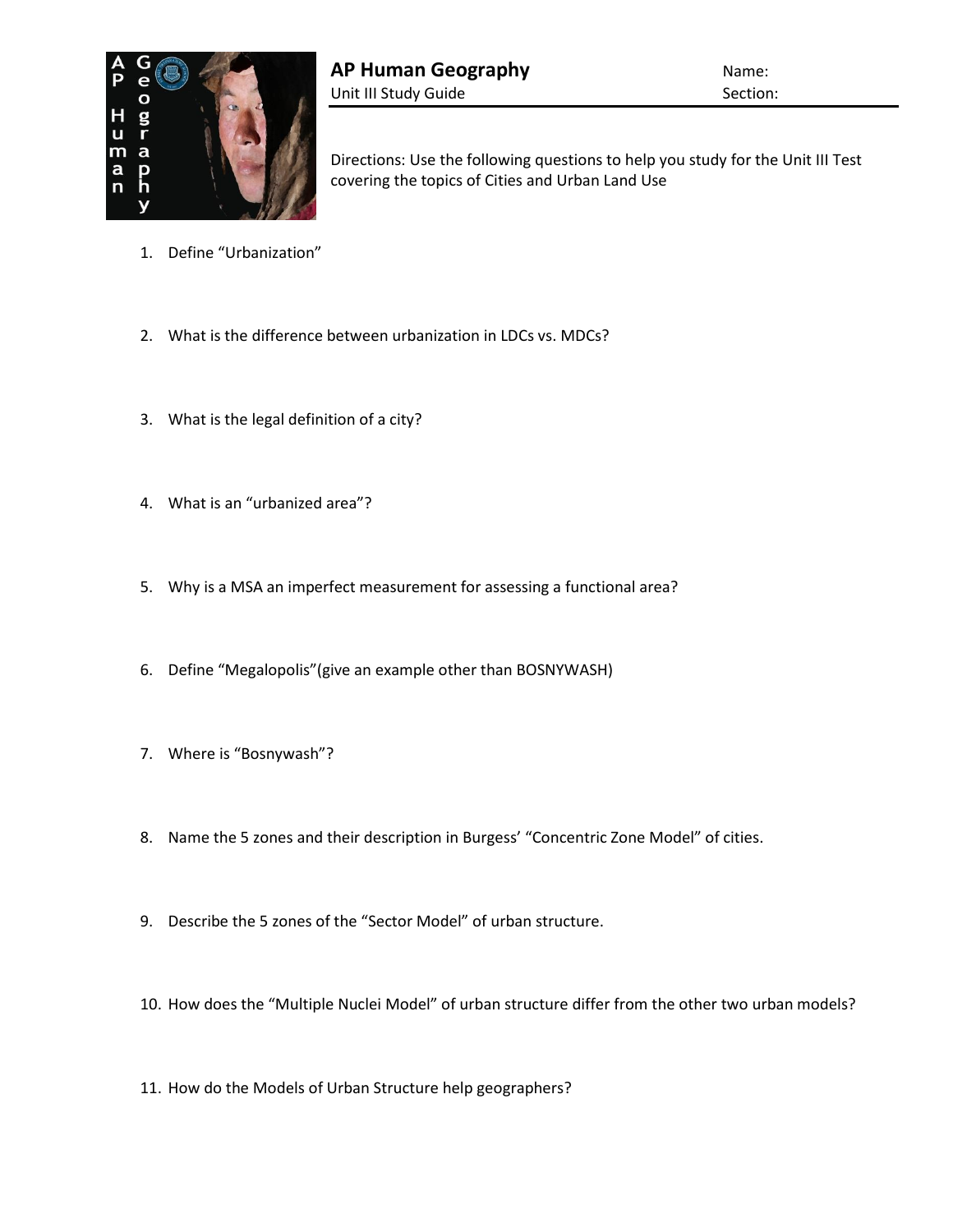- 12. Why is there a tendency for the wealthy to cluster within a city?
- 13. Name 3 differences between American cities and European cities.
- 14. What are "squatter settlements" and where are they found?
- 15. Define "Urban Renewal"
- 16. What is "Gentrification" and who has been affected by it?
- 17. Name the 8 zones of the "Multiple Nuclei Model" of the urban structure.
- 18. Name 3 positive results of "Urban Sprawl" and 3 negative results of "Urban Sprawl".

- 19. What are "Greenbelts" and have been 2 effects of them?
- 20. Name 2 good effects of "Zoning" and 2 bad effects of "Zoning".
- 21. What is the number one reason suburbs have grown since WWII?
- 22. Name 3 reasons why businesses have moved to the suburbs since WWII.
- 23. Give 3 reasons why manufacturing has declined in the CBD.
- 24. Why do offices tend to cluster or agglomerate in the CBD?